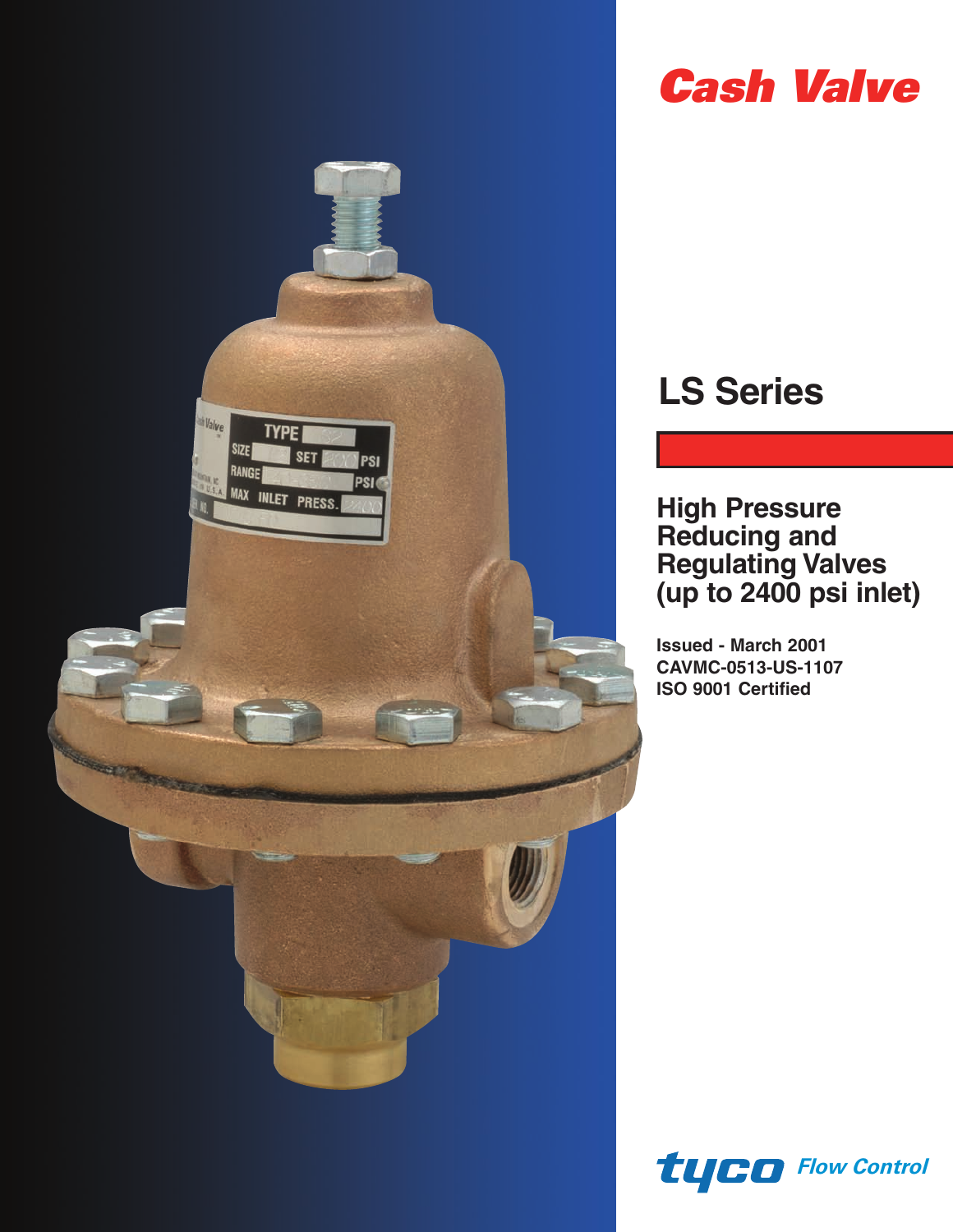# **Description \_\_\_\_\_\_\_\_\_\_\_\_\_\_\_\_\_\_\_\_\_\_\_\_\_\_\_\_\_\_\_\_\_\_\_\_\_\_\_\_\_\_\_\_\_\_\_\_\_\_\_\_\_\_\_\_\_\_\_\_\_\_\_\_\_\_\_\_\_\_**

Type LS Series pressure reducing and regulating valves automatically reduce a high initial pressure to a lower delivery pressure, maintaining that lower pressure within reasonably close limits regardless of fluctuations in the high pressure side of the line. All Type LS Series valves are single-seated, spring loaded, direct acting diaphragm type regulators.

Sizes: 3/8", 1/2", 3/4" threaded (NPT) ends.





**Type LS-1, Type LS-3 Type LS-2, Type LS-4**

# **Applications \_\_\_\_\_\_\_\_\_\_\_\_\_\_\_\_\_\_\_\_\_\_\_\_\_\_\_\_\_\_\_\_\_\_\_\_\_\_\_\_\_\_\_\_\_\_\_\_\_\_\_\_\_\_\_\_\_\_\_\_\_\_\_\_\_\_\_\_**

Designed for use on air, water, oil, oxygen, carbon-dioxide and other gases and fluids. Suitable for initial pressures up to 2,400 psi; maximum recommended delivery pressure is

# **Construction - All Versions \_\_\_\_\_\_\_\_\_\_\_\_\_\_\_\_\_\_\_\_\_\_\_\_\_\_\_\_\_\_\_\_\_\_\_\_\_\_\_\_\_\_\_\_\_\_\_\_\_\_\_\_\_\_\_\_**

All LS Series valves are designed and built to meet the rugged requirements of a high pressure regulating and reducing valve. Body, spring chamber and bottom plug are bronze. The piston/piston assemblies, cylinders, seat ring and strainer screens are stainless steel; diaphragm and O-rings are BUNA-N. All LS Series valves have a self-renewable seat ring; if seat ring begins to wear, it may be flipped over and reinstalled rather than replaced.

500 psi (750 psi with extra-cost internal modifications); minimum 40 psi. Exceptional flow characteristics; see table on page 4.

Type LS Series regulators are recommended for use on high pressure test rigs and pressure vessel or casting test equipment, hydraulic cylinders and air tanks. Also available for cryogenic service, consult the factory.

Available options on all versions are a closing cap or T-handle adjusting screw. Three versions are available as follows:

**Type LS-1** is furnished with a metal seat piston and cylinder particularly designed for high or low temperature and high pressure drop applications.

**Type LS-2** is furnished with a Teflon® seat and balanced piston design for applications requiring higher capacities and/or tight shut-off. The balanced

design assures close control regardless of inlet pressure fluctuations.

**Type LS-3** is furnished with a modified cylinder and no strainer screen for applications involving heavy or high viscosity fluids.

**Type LS-4** is constructed for cryogenic service to -320°F.



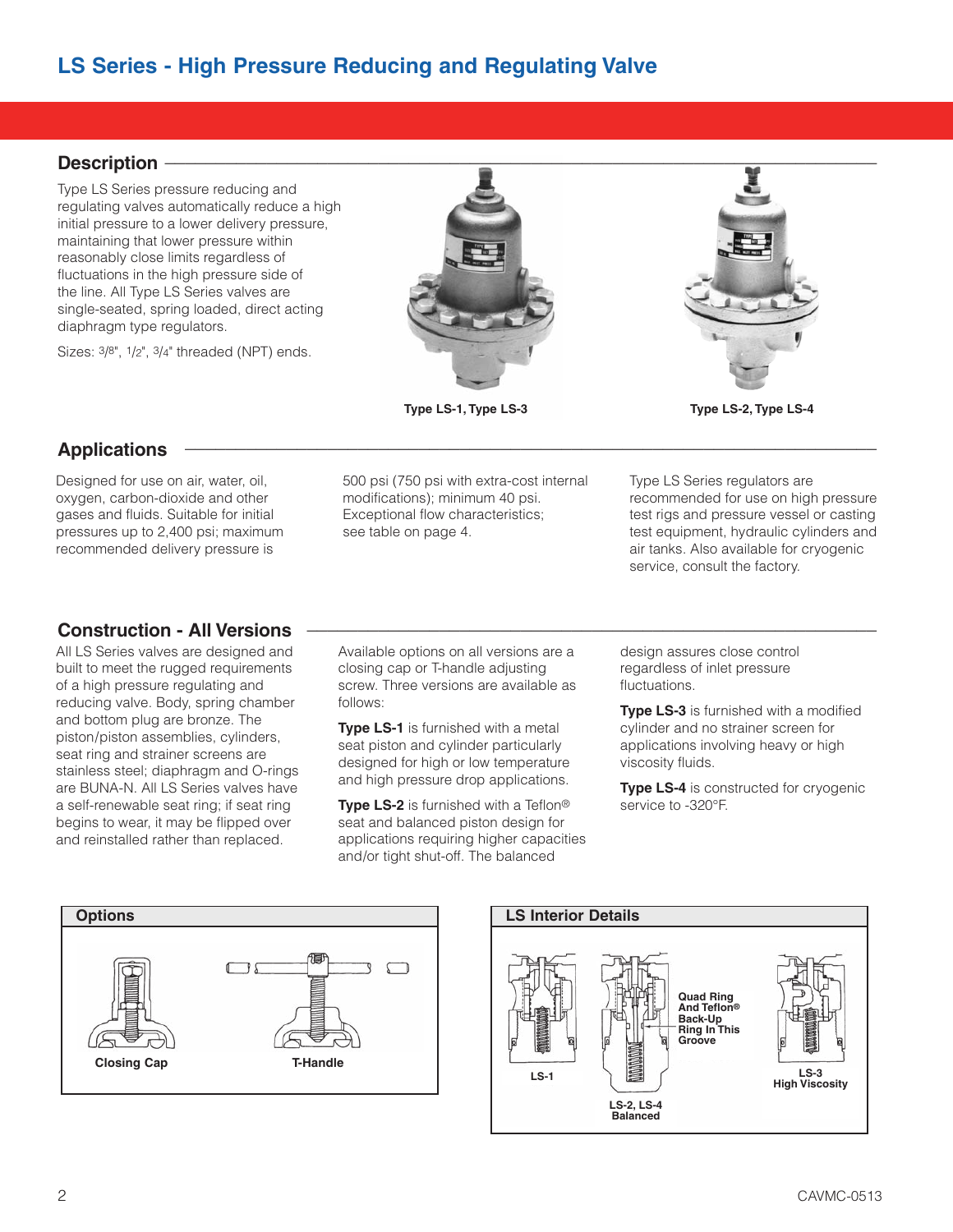### $S$  pecifications

**Maximum Initial Pressure:** 2,400 psi

#### **Maximum Temperature:**

180°F [82°C] for standard valve, consult the factory for optional materials for higher temperatures.

#### **Special Note:**

Although the metal to metal seat in the Types LS-1 and LS-3 is stainless steel, which assures maximum seat life and good closure, it will not shut-off drip tight. For installations requiring a definite pressure maximum on the downstream side, it is recommended that a Cash Valve Type FR Back Pressure Valve be installed close to the outlet of the Types LS-1 or LS-3 regulators. For full information on the Type FR see Data sheet CAVMC-0516.

#### **Pressure Ranges**

| <b>Type</b> | <b>Sizes</b>              | <b>Spring</b><br><b>Number</b> | <b>Max. Working</b><br>Range, psi |  |
|-------------|---------------------------|--------------------------------|-----------------------------------|--|
| $LS-1$      |                           | 11673                          | 40-200                            |  |
| $LS-2$      | $3/8"$ , $1/2"$ or $3/4"$ | 2949                           | 40-350                            |  |
| $LS-3$      |                           | 11674                          | 40-500                            |  |
| LS-4        | 1/2"                      | 7806                           | 40-500                            |  |

\*High pressure range requires internal modification at additional cost, consult the factory.

#### **Dimensions**

| <b>Type</b> | <b>Size</b> | <b>Dimensions, inches</b> |                |                |                |         | Ship.<br>wt. |
|-------------|-------------|---------------------------|----------------|----------------|----------------|---------|--------------|
|             |             | A                         | B <sup>1</sup> | B <sup>2</sup> | B <sub>3</sub> |         | lbs.         |
| $LS-1$      |             |                           |                |                |                |         |              |
| $LS-3$      |             | 57/8"                     | 71/2"          | 75/8"          | 85/8"          | 113/16" | 20           |
| $LS-2$      | All         | 57/8"                     | 71/2"          | 75/8"          | 85/8"          | 25/8"   | 20           |

Note: B1 is with standard adjusting screw.

B2 is with closing cap.

B3 is with T-handle adjusting screw.





**Type LS-1 Type LS-2, Type LS-4 Type LS-3**